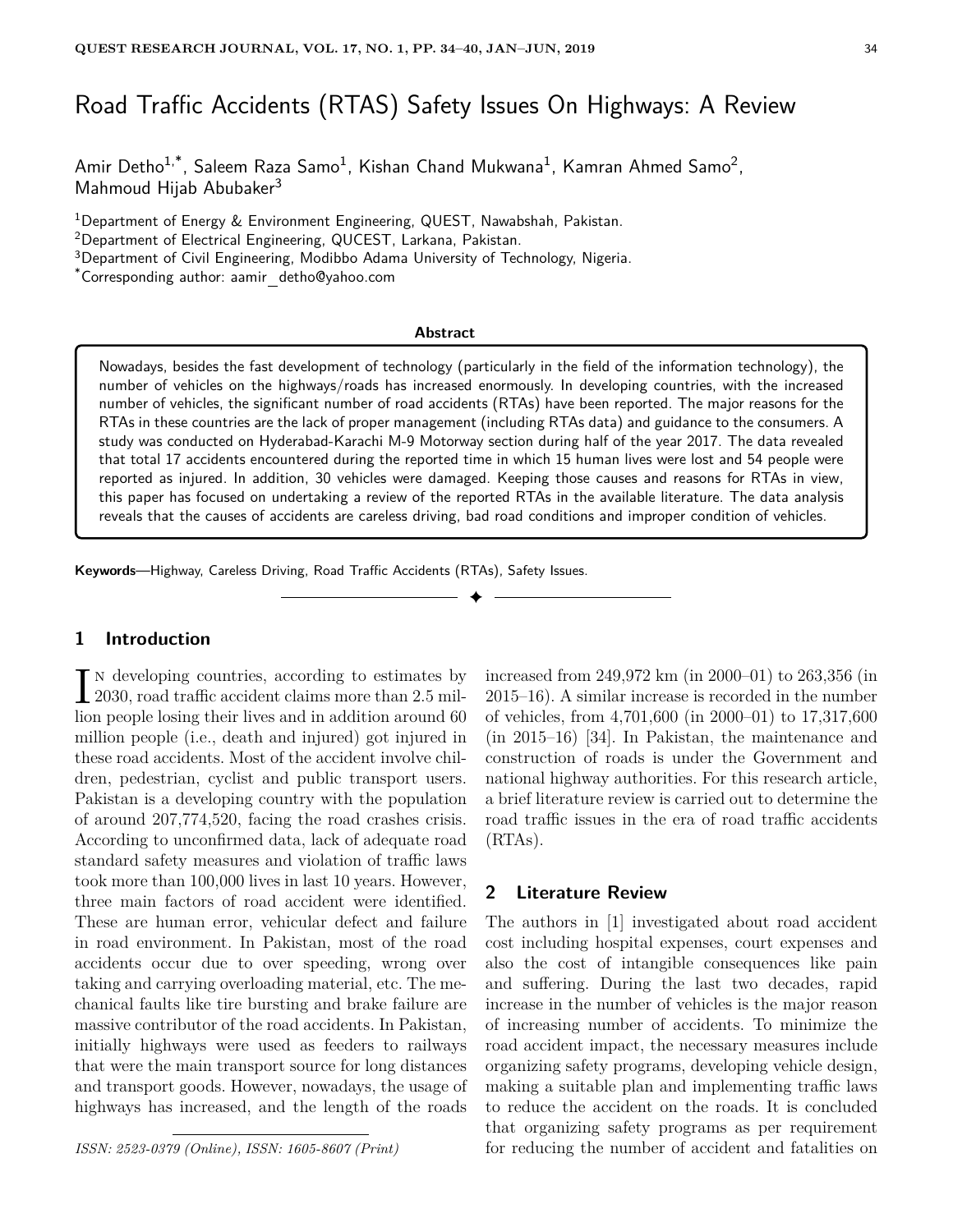the road in future is indispensable.

The authors in [2] revealed that a safety awareness programs is conducted with the collaboration of Regional Transport Offices in 2011. The main aim of this program is to educate the people about the road rules. In Kerala, highest rate of road accident occurred in the country. Each year 3800 people lost their lives due to road accident. In these accidents 40% victims were two-wheeler rider and many more were permanently disabled. The increasing road accidents occur due to inadequate road space in view of this ever-increasing number of vehicles. The two-wheeler rider often does not wear helmet. The state government needs to organize safety programs for public to reduce the severity of road accidents. It is concluded that organizing such type of programs and safety classes in the educational institutes on regular basis is vital.

The authors in [3] concluded that day-by-day growing population and increasing the number of vehicles at proportional rates with the population is also the root cause of the increasing number of RTAs. In addition, untrained vehicle driver become a main source of accident. Driver education should be introduced in schools, with its future success will also change the behavior of the person. Well-equipped traffic aid centers should be installed at every 30-50 km on the highway which must contain patrol vehicles, ambulances, crane and traffic staff who regulate the traffic rules and laws and provide first-aid to the RTA's victims.

The authors in [4] used Geographical Information System (GIS) to identify the most frequent accident spots in the district of Enarkulam and Alappuzha. To identify these spots, the use of WSI method for collection of data at different location includes ten spots in Enarkulam and six spots at Alappu-zha. According to the collected data, two spots were identified in Enarkulam and one spot was identified in Alappuzha. It is concluded from the study that some possible measures should be taken to reduce RTAs and improve those areas where accident were taking place on regular basis.

The authors in  $[5]$  concluded that India is the  $2<sup>nd</sup>$ most populated country in the world, yet there is little research on RTAs in India. To prevent injuries (to make effective policies regarding the accident) safety policies and social and economy based policies must be envisaged in the country.

The authors in [6] revealed that road traffic accidents is the leading cause of death and property damage due to complex flow pattern of vehicles on the highways. In year 2011, the rate of death has been increased which is estimated that 1200 person died in 100 accident, whereas in 2001, it is estimated that 700 person died in per 100 accident. Mostly, the road accident occurred in rural areas due to the damage of roads and improper and untimely maintenance. It is concluded from the study that most of the road accidents occurred in year 2001 in Palakkad, Enarkulum, Kannur and Alaphuzha. In year 2011, most of the accidents occurred in Kannur, Malapuram and Palakkad. The comparison of the accidents and death ratio in the years 2011 to 2001 reveals that the ratio of death increases and the rate of accident decreases.

The authors in [7] concluded that road accident is a human tragedy, which results in loss of lives, injuries and loss of properties. A little amount of research is conducted on road accident to investigate the main causes of accident. In India, there were 500,000 road accidents in calendar year 2010. From the numbers, in every minute ten road accident were reported in which every 4 minutes one death occurred due to road accident. Most of the victims are under the age group of 25-65 years. To reduces these unwanted tragedies, many of the countries are adopting road safety measures including quality and design of roads, traffic management, road worthy vehicles, effective law enforcement and first-aid training programs to attend the victims with immediate response. It is concluded that the government alone can not take sufficient measures to resolve accident problems. It is rather a nation-wide problem and must be resolved with the cooperation and support of the whole nation. The authors in [8] revealed that during year 2005-2006, there were 38361 and 42363 accidents, respectively and the trend was rising. There is a slight decrease in road accident in year 2006 and it comes to 36,282 in year 2014. Road accident causes a major social, health and economic problem. Several safety programs have been organized in the country to minimize the impacts of road injuries occurring due to road accidents. The state government addressed road safety awareness programs as well as introduced a tough license issuing act.

The authors in [9] concluded that the major causes of road accident is recklessness and ignorance. The people do not follow the traffic rules and laws. The government can play a vital role to create educational institutes and offer courses regarding safety awareness and distribute material among the public and drivers. Governments need to ensure tough process of driving license issuance after proper examination of the driver. Other main reasons of road accident include over loading, use of cell phone during driving, and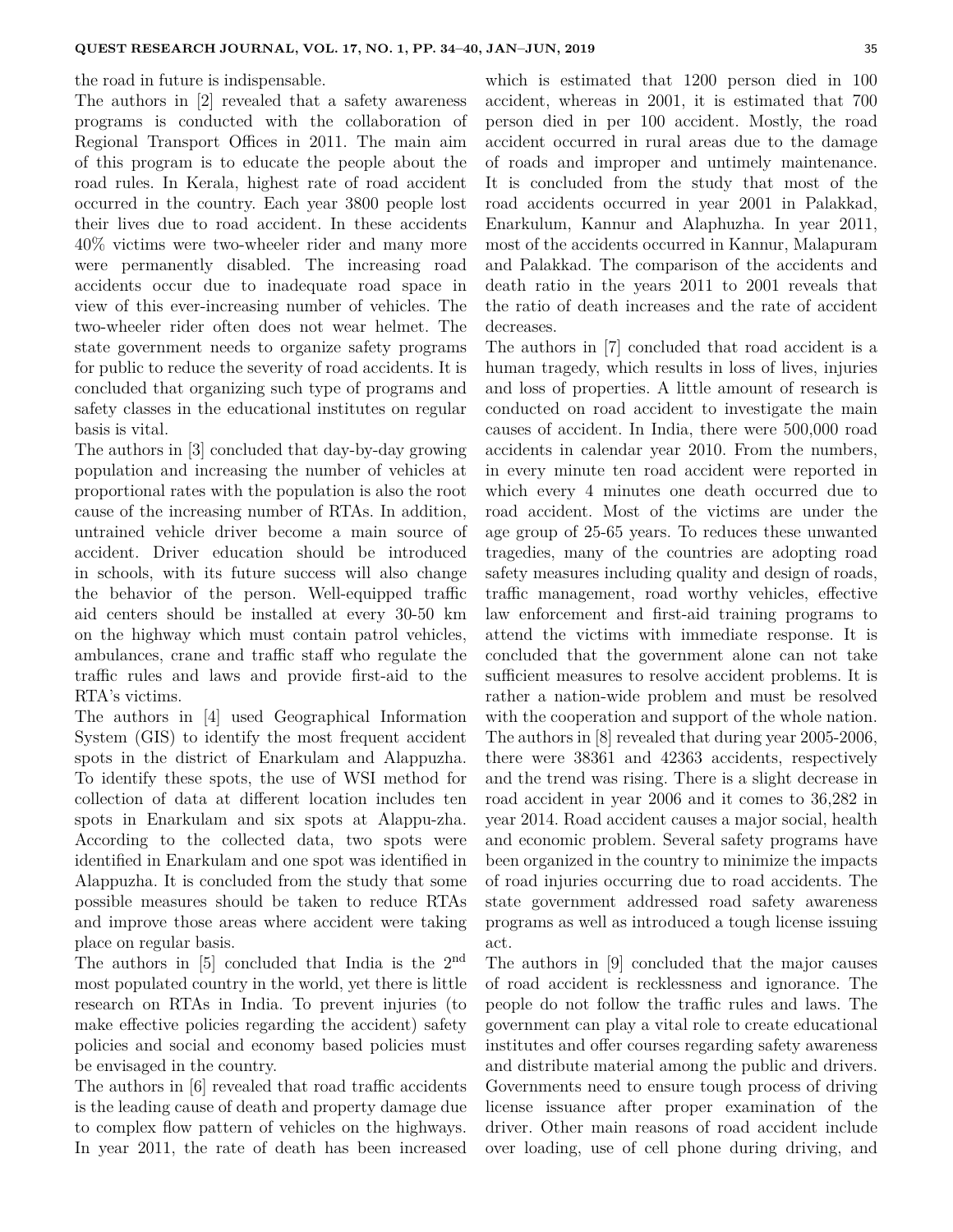use of drugs by the drivers. These problems should be coped by imposing penalties to the offenders and organizing awareness programs.

The study in [10] concluded that in 2001, road traffic injuries are the fourth main cause of death in Korea after stroke, heart and cancer diseases. Analysis by age (1-29) shows that road traffic injuries were the first leading cause of death among the young adult, second leading cause of death among the age group of 30s, and third leading cause of death among the age group of 40s. However, many people around the age of 50s die due to road injuries and majority of them die due to heat stroke, heat and cancer problems. The main reason of road traffic injuries is due to over loading, over speeding, reckless driving, drunk driving and disobeying the traffic rules. It is concluded that the multiple stakeholders such as policy maker, Korean police, public and media are able to reduce road traffic accidents as a joint effort.

The authors in [11] opined that road traffic accident is an unpredictable event which remain a huge burden for any country. Every year, 1.2 million road accidents occur in the world. In addition, 90% of the accident occur in developing countries and 50% road accident occur in Asia pacific region. In the severity of RTAs, 50% of death happen within five minutes due to serious injuries including heart failure and brain hemorrhage. Nearly 35% victims die in next 1-2 hours due to bleeding and remaining 15% victims die in the next 30 days due to road infection and negligent hospital treatment. It is concluded that the road safety knowledge among the drivers and general public must be enhanced .

The study presented in [12] shows that the transporter and general public in Pakistan do not follow the traffic laws. The competent authority is failed to enforce wearing of helmet and seat belt during the driving. The road traffic injuries model established especially for one city is generally applicable for other cities as well. Furthermore, multi-disciplinary private and public sector organizations arrange road safety programs to reduce road traffic accidents.

Another study [13] revealed that a huge number of accidents occur due to reckless driving. In Pakistan, by the year 2000 to 2010, Punjab has the highest and Baluchistan has the lowest ratio of road accidents. However, Sindh province has a higher ratio of fatal accidents. The number of RTA deaths in Punjab is higher than other provinces of Pakistan. The population growth results in higher number of vehicles, leading to the higher probability of road traffic accidents.

The authors in [14] state that road traffic accident is

the eights main cause of deaths worldwide. According to WHO (2004), road traffic accidents would become the 3rd main cause of death in year 2020, if not controlled properly. Furthermore, the available data is not reliable due to under reporting. However, road traffic accidents is one of leading causes of death and injury all over the worldwide. An international comparative study was carried out to investigate various regions in terms of motorisation (vehicles per individual), individual hazards (passings per person), and traffic chance (passings per vehicle). The study shows that the developing countries has higher motorization, but lowest risk. Whereas, Africa has least motorization, but have high traffic risk. Southeast Asia, Africa and the Middle East have the highest risk in terms of personal safety.

The authors in [15] stat that the seat belt law was introduced in 1994. According to the hospitals record, 1200 road accidents were reported after enact seat belt law in Kuwait. The fatality and injuries were slightly increased for the use of seat belt as to non-user of seat belt. It is concluded that seat belt non-users received higher number of face, head, abdomen and limb injuries.

The authors in [16] state that road transport is the most important mode of travel in a country. Nowadays it is an emerging problem which almost all the governments have tried to cope with. Road accident causes both economical and social impacts on the individuals. The increasing number of vehicles on roads creates a social problem as well as high rate of loss of lives. Furthermore, it is concluded that bad road condition is one of the main causes of injuries, permanent disability and sometimes death. The government and the private agencies should repair the bad portion of the highways on time. The driver education to induce good driving habits must be carried out.

Another study [17] concluded that in developing countries the abrupt increase in the use of vehicles is the major reason of increasing accidents . In year 2020, road traffic accident will become the third leading cause of death, if not controlled properly. Road accidents mainly affect males in their productive and active period of life. It creates huge economic losses for the family whose dependent is on the single source of income. To reduce these accidents, several safety awareness programs must be organized.

The authors in [18] revealed that road traffic accident rate is higher in most of the Gulf countries. Saudi Arabia is also facing problems of morbidity and mortality due to RTAs. Road accident deaths and injuries are avoidable by safety awareness programs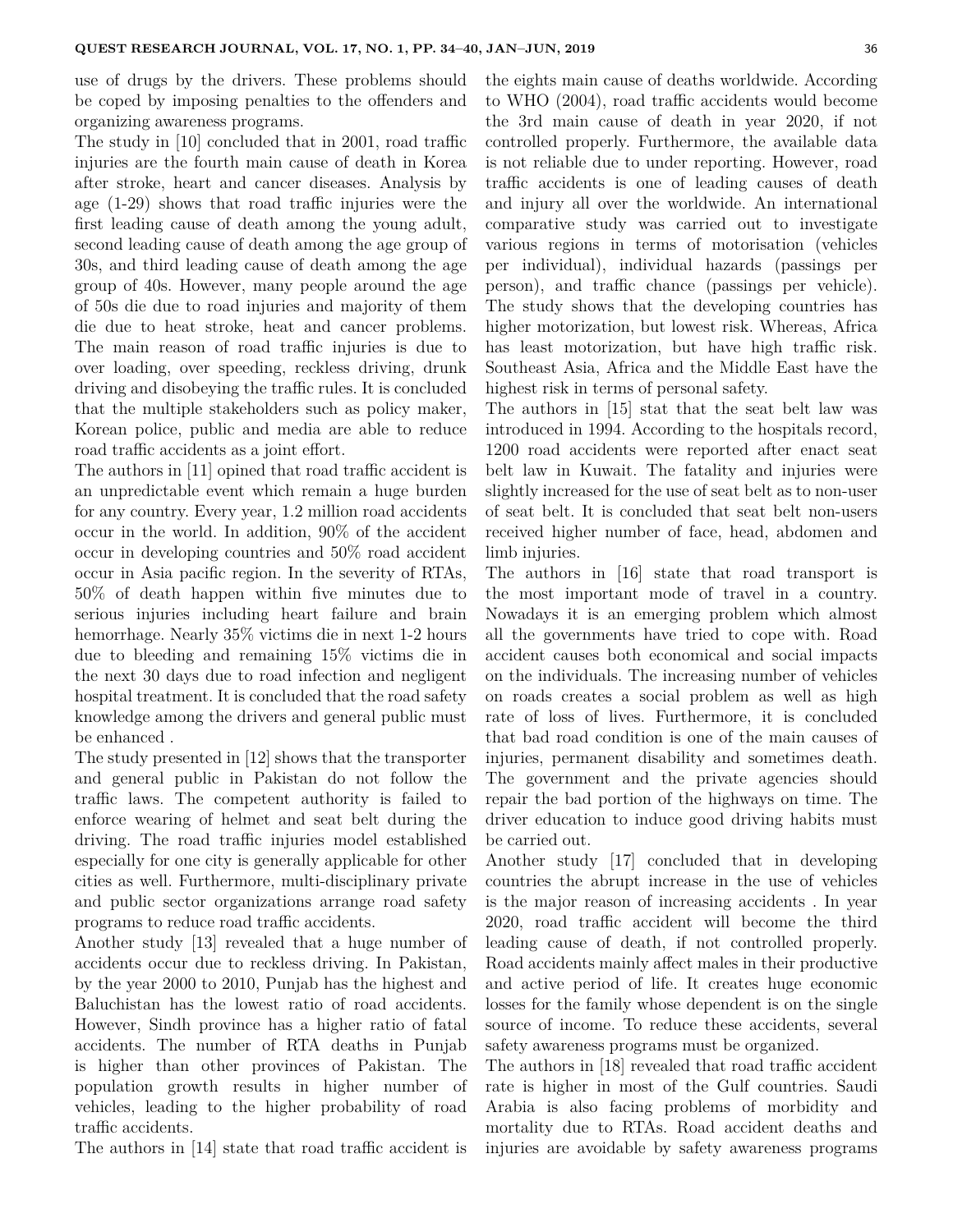that educate the road users and vehicle drivers about the traffic laws.

The authors in [19] concluded that in rural areas road accident causes huge loss of lives of young, male adults who mostly belong to poor families. Most of the victims travel by public private transport, persued by motorcycles and cars. Motorcycle is most economic and common source of transport in rural areas of Sindh province for poor and lower-class families. To reduce these vehicle accidents, struct security measuers must be enforced. There is also need of paying attention on improving vehicle condition in rural areas of Sindh.

In [20], the authors suggested that a proper training to the employees regarding latest skills and knowledge to the road traffic investigator must be provided. The city must apply road traffic standards and improve future road safety facilities such as first aid, cameras, ambulance, computers and well establish offices.

The authors in [21] stated that the worldwide road traffic accident fatalities and injuries have become a serious problem. In Nigeria, road accident fatalities and injuries have become alarming and ranked among the other countries with higher rate of accidents worldwide. However, by introducing road safety concepts and awareness campaigns can significantly reduce RTAs. Furthermore, such campaigns have been introduced through media and road side slogans such as "drive to stay alive", "drive carefully", and "accident kill more passenger". Effective safety programs must be organized by tear round and should not be kept limited to festival season.

In [22], the data collected in Keral, India from 2010-2016 reveals that the ratio of deaths is on the rise. Road accidents are the main source of loss of lives, injuries, polluting the environment and also destructing service sector. The study also found other road accident occurring frequently in the state's highways. In rural areas, road conditions are very poor and also the main cause of increasing road accident.

The authors in [23] state that road accident is one of the main sources of loss of lives and injuries. It becomes not only a social problem, but it is also putting an adverse impact on the dependents of family members. The increasing trend of road accidents enact a negative impact on the individuals as well as on dependents. Young age groups of people are unsafe due to road accidents which cause economic loss, but also pain, grief and suffering, etc. It is concluded that design-friendly transportation policies, road infrastructure as well as improved vehicle design to reduce the impact of road accident must be envisaged. In [24], the authors investigated the magnitude and pattern of fatalities in Sindh, Pakistan. The collected data indicated that every 1 or 2 road traffic crashes produce fatal accident. In addition, every day more than four people lose their lives and these are common in rural areas as compared to urban areas. Road traffic crashes mostly affect male adults who are passengers or pedestrians.

The study in [25] reveals that pedestrians are more injured in road accidents due to lack of awareness. They are not conscious about the risk of an accident when they move on the road. However, limited number of officials perform their duties from Dhaka to Sylhet highways followed by one car. The main reason of road accident is the domestic and wild life animals coming on the highway and creating problems for drivers, leading to accidents.

The authors in [26] conducted a survey on Hyderabad-Karachi Highway for two years (2015-2016) in terms of traffic accidents, loss of lives and vehicles. In addition, they investigated the causes of the occurrence of road accidents. Their data has revealed that careless driving is the major cause of RTAs on the motorway. Due to this reason, 29 and 19 people died in year 2015 and 2016, respectively and total 293 numbers of people got injured in both the reported years. As far as economical loss is concern, 93 numbers of vehicles were damaged 2015 and 110 numbers of vehicles were damaged 2016. The condition of the road/highway has been recognized as a reason for the RTAs. The data has shown that 16 people died in accidents due to bad road conditions. Furthermore, 40 people got injured and 34 vehicles were damaged in the accidents which occurred due to bad road condition.

The study presented in [27] concluded that pedestrians are the common victim of road accident. The collected data indicated that 46.55% male victims were of the ages between 21-40 years. Mostly, the accidents occurred during daytime (62.06%). In addition, 79.31% of victims lost their lives on the spot due to severity of the accidents. Pedestrian were common victims of road traffic accidents (81.89%). The main reason of death occurred on the spot due to head injury is about 45.68%. It is concluded that to reduce death toll rate, various prevention measures must be taken such as seat belt and helmet wearing while driving on the highways. Strict laws should be enforced on the road users to control over speeding, consumption of alcohol, improving road infra-structure, providing hospital care centre, and medical services, etc.

Authors in [29] carried out a research on the occurrence of RTAs in Jordan, based on the accidents registered in hospitals. They concluded that majority of the accidents occurred on first day of a week and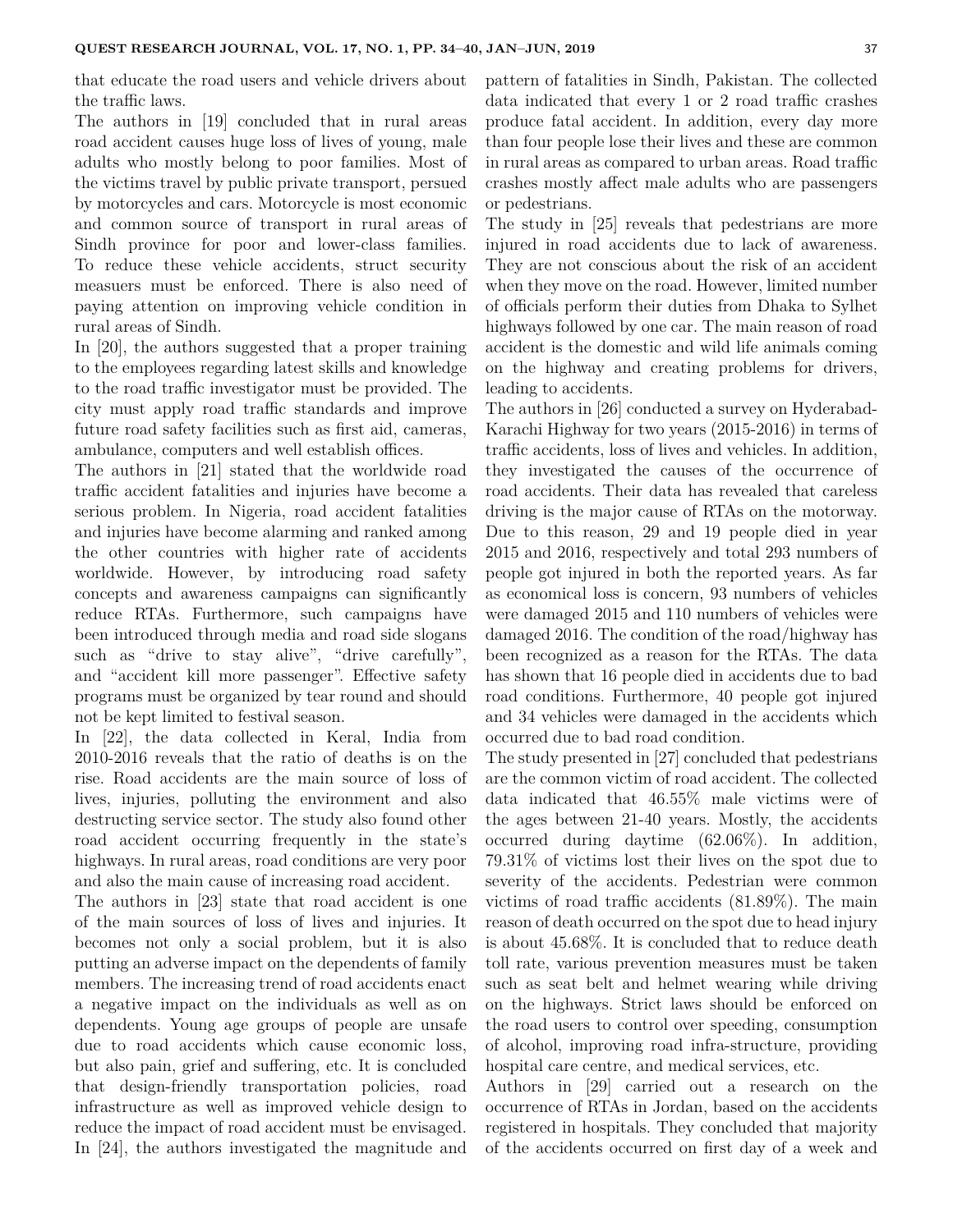during summer time.

The authors in [30] state that road traffic accident pose a serious challenge. The government of India revises its policies and rules time-to-time regarding the road traffic accidents. Although, it still fails to address the appropriate legislation and policies.

A study in [31] states that one in two road traffic accidents in Sindh cause a loss of four human lives per day. The data was obtained from government documents and daily newspapers reports on accidents. The results show that the total annual number of RTAs, fatal RTAs and RTA deaths were  $2272$  ( $\pm 293$ ), 1104 ( $\pm$ 89) and 1321 ( $\pm$ 136), respectively. The results revealed that 85% of victims were male between the ages of 15-49 years. The most common victims are pedestrians, motorcyclists and drivers. In rural areas, the death rate is higher as compared to the urban areas. The most common cause of RTAs was '*hit by the vehicle*', collision of motor vehicles, breakdown and over speeding.

The authors in [14] state that RTAs cause significant social and economic issues for people and society. Shara-e-Faisal, one of the busiest road of Karachi city, was selected for study purpose knowing the patterns of RTAs. Due to high flow of vehicles in weekends and on Mondays, the percentage of road accident higher as compared to the other days of the week was higher. Young people between the ages of 20-30 are generally affected due to RTAs. The proportion of male affectees in RTAs is higher than female affectees. It is due to higher demand of travel by males. Day Time Crashes (DTCs) were found to be higher in number as compared to Night Time Crashes (NTCs). The frequency of crashes was recorded higher in the mid-block as compared to intersection. Nevertheless, the data revealed that crashes increased with the passage of time. Bike riders are the highest contributor in road traffic accidents because of reckless riding. Rear end and side-swipe was observed to have a significant impact on RTAs. More RTAs were reported on the road sections where street lights and lane markings were not present. The arrangement of these basic needs may help to reduce RTAs on this busiest road in the city. An investigation was carried out to identify harmful road sections. The analysis revealed that the areas without street lights and lane markings were the most risky sections. An evaluation model was proposed with the help of LDFA to mitigate the risks of RTAs on Shara-e-Faisal. The model depends on MVK, DTCs and NTCs, and can predict the condition where a risky section of the road can be named as perilous. This model can be used as a successful tool in the improvement of a traffic safety program to reduce RTA risk in Pakistan.

A study by World Health Organization (WHO) [32] on Global Burden of Disease (2004) states that road traffic accidents in 2004 were  $9<sup>th</sup>$  main source of loss of lives. The study forecasts that at current rate the RTAs will rise to 2.4 million deaths by 2030 and will become third major causes of death, even superseding the deaths by HIV and diabetes.

RTAs injures affect all age groups, but their impact is most striking among the young. RTAs have become second major cause of deaths worldwide in age of 5 to 14, 15-29, and 30-44.

The authors in [33] state that in Dhaka, heavy vehicles including buses, mini-buses and trucks are the main source of road accidents. Around 79% of RTA cases involve the heavy vehicles (buses 20%, mini-buses 22% and trucks 37%). Both in urban and rural areas, pedestrian accident are a most dominant accident type which (26.95%). This type of fatal accident follows by head on 13.95%, rear end 15.95% and run off road 17.95%. The majority of victims of accidents involved young males, about 29% falling in between the age of 25-35. The gender-wise statistics are as follows: 37% female falling in the age of 35-45, and 31% are fall in between the age of 55. It is noticeable that 62.50% of the victims were below the age of 10 years, and 37.50% were between the ages of 10-15 years. Most of the victims were primary school level students who do not follow the traffic rules and regulation. It is concluded that pedestrian are the primary victim of road accidents.

### **3 Problems in the area of road safety**

The problems pertaining to the area of road safety can be summarized as follows.

- 1) Traffic education is the area that could help promulgate a safety culture on roads in Pakistan by inculcating traffic rules among the people. Unfortunately, traffic education and awareness programs have never been given much importance in Pakistan.
- 2) The road environments need significant improvements. Roads are full of potholes which have become death traps. Maintenance of roads has never been a priority from the government. The billions earned by the government every year from the fuel duty, motor registration dues, and driving license fees are not gainfully spent on the maintenance of roads. Besides, over speeding is almost uncontrol-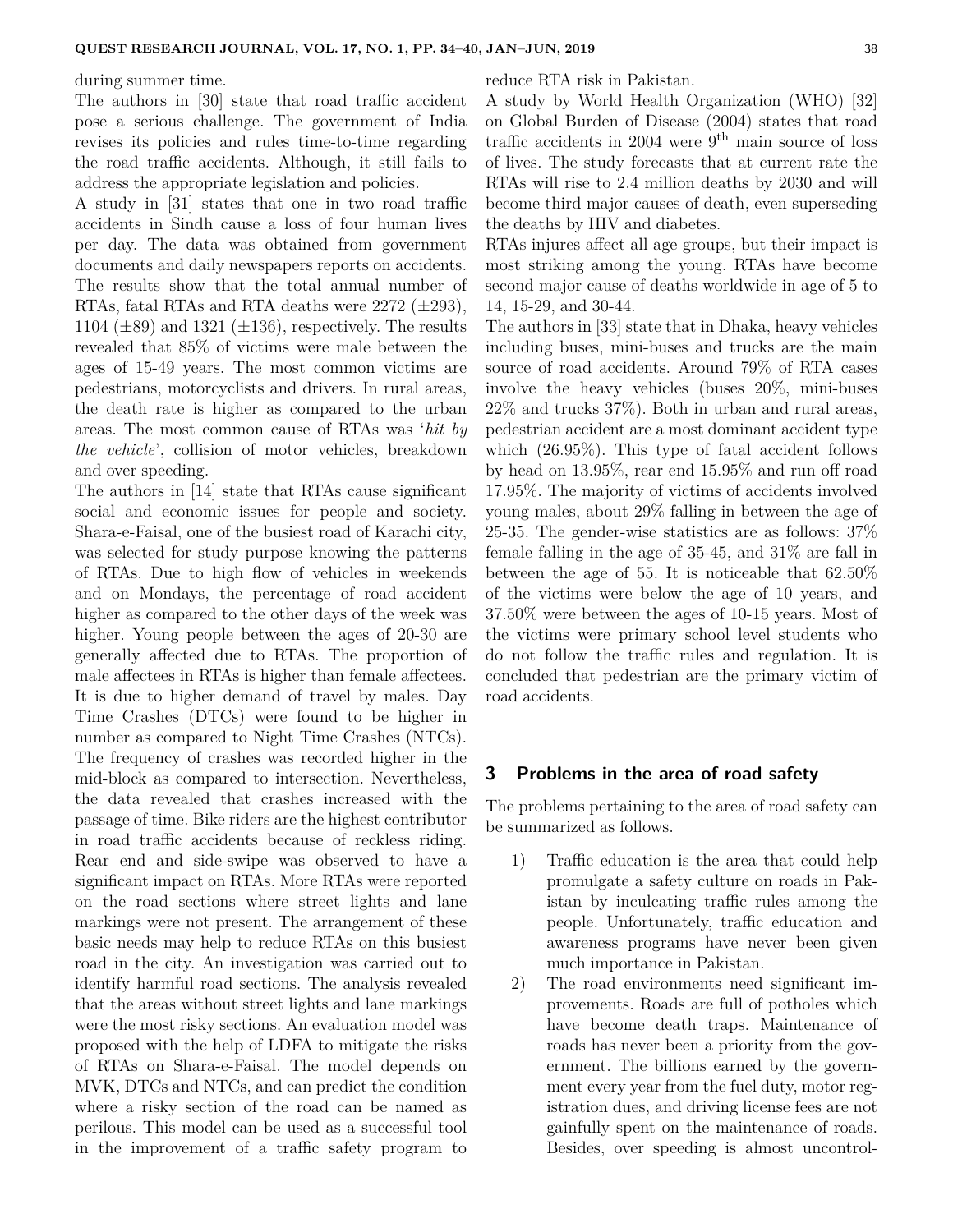lable and offenders are conveniently ignored by the enforcing agencies.

- 3) The majority of the commercial vehicles in Pakistan are not road worthy and there is no system of banning their entry on roads. Many accidents happen due to faulty engines, poor brakes, worn out tires and ill trained drivers. There is too much laxity in the laws and it is very difficult to punish errant drivers.
- 4) There is a dearth of dual carriage ways preventing head-on collisions on intercity roads. There are no special safety measures near public places like hospitals, schools, mosques and shopping centres, etc. No street lighting provision exists which impose serious threats to security.
- 5) A large number of fatalities on roads involves pedestrians. These deaths occur simply because the pedestrians have to share the carriage way with the vehicles in the absence of proper and adequate space. Similarly, proper pedestrian crossings are not provided on the roads and junctions in urban areas. The random and unchannelized pedestrians crossing causes many accidents.
- 6) In Pakistan, education to inculcate traffic sense among the people has never been given due importance, which is evident from the fact that important passive measures like wearing a helmet by the motorcycle riders and use of seat belt in the vehicles are rarely observed.
- 7) Above all, the law enforcing agencies are not performing their role effectively. Corruption and malpractices are rampant among the relevant government departments.

# **4 Conclusion**

In Pakistan, one of the major concerning issues is traffic management. From the detailed literature review, the main causes of road accident were found to be unskilled drivers, lack of training institutes, bad road condition, use of cell phones during driving, hazards of alcohol/drugs, and overloading. In Pakistan, issuance of driving license is not well regulated and monitored. Road safety audits must be conducted on regular basis before and after the completion of a road. The black spots, where accidents occur repeatedly, must be repaired on priority basis. The traffic rules and legislation must be enforced by introducing heavy penalties to the offenders.

#### **Acknowledgement**

The authors are grateful to Quaid-E-Awam University of Engineering, Science & Technology, Nawabshah for providing the facilities to conduct this research.

#### **References**

- [1] B. B. Pillai, J. Kurian, "Causes and consequences of road accidents in Kerala", International Journal of Research in IT & Management, Vol. 1, No. 5, pp. 83–95, 2011.
- [2] B. B. Pillai, G. D. Singh, "Scenario of Road Accidents in Kerala and its Ill Effects", International Journal in Management and Social Science, Vol. 3, No. 3, pp.559–567, 2015.
- [3] P. Daigavane, P. Bajaj, "Analysis of selective parameters contributing to road accidents on highways for establishing suggestive precautionary strategies", Second International Conference on Emerging Trends in Engineering and Technology, ICETET–09, pp. 576–580, 2009.
- [4] L. Isen, A. Shibu, M. S. Saran, "Identification and Analysis of Black spots using Geographic Information System", International Journal of Innovative Research in Science, Engineering & Technology, Vol. 2, No. 1, pp. 131–139, 2013.
- [5] M. M Ruikar, "National Statistics on Road Traffic Accidents in India", Journal of Orthopaedics, Traumatology and Rehabilitation, Vol. 6, No. 1, pp. 1–6, 2013.
- [6] B. V Sreekumar, V. Sreedevi, "Impact of Road Accidents in Kerala During 2001 to 2011-A Case Study", International Journal of Business Research and Management, Vol. 6, No. 1, pp. 51–57, 2014.
- [7] P. Despande, "Road Safety and Accident Prevention in India"International Journal of Advanced Engineering Technology, Vol. 5, No. 2, pp. 64–68, 2014.
- [8] B. B Pillai, G. D Singh, "Scenario of Road Accidents in Kerala and its Ill Effects", International Journal in Management and Social Science, Vol. 3, No. 3, pp. 559–567, 2015.
- [9] Khan, Abdul Manan, and Ansa Tehreem. "Causes of road accidents in Pakistan."Journal of Asian Development Studies 1, no. 1, pp.22–29, 2012.
- [10] B. M. Yang and J. Kim, "Causes of Road Accidents in Paki-stan", Injury Control and Safety Promotion, Vol. 10, No. 1âĂŞ2, pp. 89âĂŞ94, 2003
- [11] T. Hussain, L.Y. Shu, T. Sosorburam, A. S. Adji, A. H. Khan, A. F. Raja, "Road traffic accidents; An observational and analytical study exploring the hidden truths in Pakistan and South East-Asian Countries", Vol. 2, No. 1, pp. 52–57, 2011.
- [12] A. A. Khan and Z. Fatmi, "Strategies for Prevention of Road Traffic Injuries (RTIs) in Pakistan: Situational Analysis", Journal of the College of Physicians and Surgeons Pakistan, Vol. 24, No. 5, pp. 356–360, 2014.
- [13] S. Gulzar, F. Yahya, Z. Mir, R. Zafar, "Provincial Analysis of Traffic Accidents in Pakistan "Journal of Social Sciences and Humanities, Vol. 3, No. 3, pp. 365–374, 2012.
- [14] M. M. Rafi, , A. H. Lodi and M. A. Effendi, "Mitigation of road traffic crash hazard in Pakistan", Disaster Prevention and Management, Vol. 23, No. 5, pp. 567–585, 2014.
- [15] P. A. Koushki, M. A. Bustan, and N. Kartam, "Impact of safety belt use on road accident injury and injury type in Kuwait", Accident Analysis and Prevention, Vol. 35, No. 2, pp. 237–241, 2003.
- [16] M. N. Isa and P. Siyan, "Analyzing Factors Responsible for Road Traffic Accidents along Kano-Kaduna-Abuja Dual Carriageway Nigeria", Accident Analysis and Prevention, Vol. 7, No. 12, pp. 156–163, 2016.